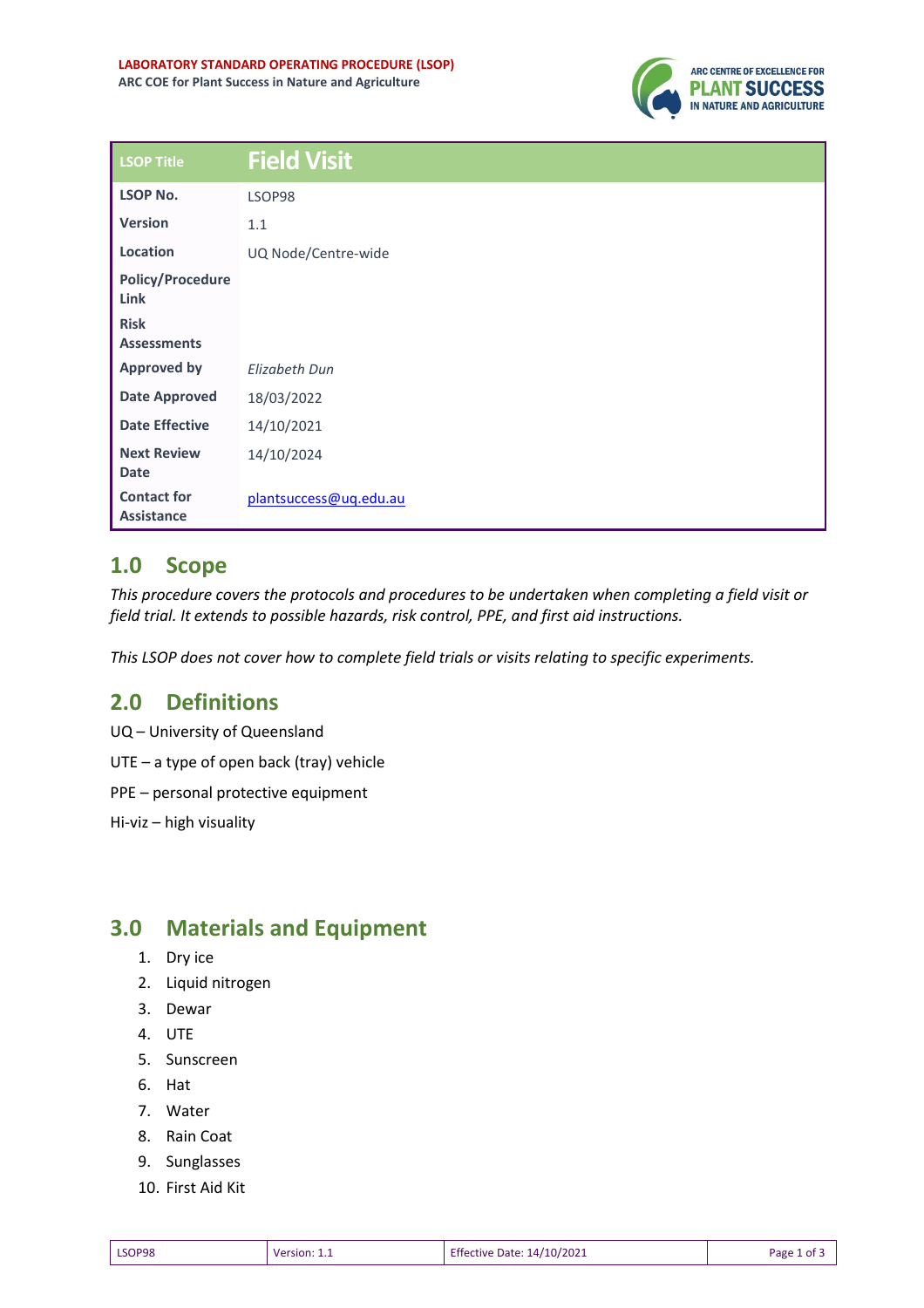**LABORATORY STANDARD OPERATING PROCEDURE (LSOP) ARC COE for Plant Success in Nature and Agriculture:** *Field Visit*

- 11. Gloves
- 12. Secateurs
- 13. Scissors
- 14. Mosquito Repellent

## **4.0 Prescribed Actions**

#### **Activity undertaken at field site:**

The aim of this field trip is to collect plant material for project related studies and freeze under liquid nitrogen or dry ice.

The samples will be collected in labelled tubes and stored on dry ice.

The samples will have to be kept frozen until transported back to the laboratory at UQ (St Lucia) for storage at -80°C.

We will be travelling from UQ, St Lucia to the field location. A UTE (VEHICLE) will be used for travel to ensure the dry ice or any liquid Nitrogen is kept in the Tray of the UTE and not in the enclosed cabin of the vehicle where only passengers will be seated.

Dry ice will be transported in vented boxes. Liquid nitrogen will only be transported in approved containers.

We will contact Chemstore to determine the documentation required if the amount of Liquid Nitrogen and/or dry ice exceeds allowed limits.

#### **Possible hazards:**

- 1) Dry Ice or Liquid Nitrogen related injuries or hazards
- 2) Sunburn, heat stress
- 3) Snakes, Sting animals
- 4) Allergens
- 5) Spiders, ticks etc.
- 6) Falling from the tree while climbing to collect the sample.
- 7) Scissors and secateurs mishandling
- 8) Rainfall
- 9) Vehicle failure
- 10) Fatigue due to long journey

#### **Risk control:**

- 1) Dry ice/liquid nitrogen should not be transported in closed car, Ute tray is a good option.
- 2) Dry ice should not be stored or transported in a completely airtight container. It will cause the container to expand and possibly explode. Liquid nitrogen should only be transported in approved containers designed for transporting liquid nitrogen.
- 3) Dry ice/liquid nitrogen should be handled carefully using appropriate PPE; eye wear, leather gloves.
- 4) Scissors and secateurs should be handled carefully wearing leather gloves.
- 5) To avoid spillage of dry ice while driving, make sure the box is well taped.
- 6) Have a plan in place to have regular two-way contact with assigned colleague in case of an emergency situation and help is required.

| LSOP98 | Version: 1.1 | <b>Effective Date: 14/10/2021</b> | Page 2 of 3 |
|--------|--------------|-----------------------------------|-------------|
|--------|--------------|-----------------------------------|-------------|